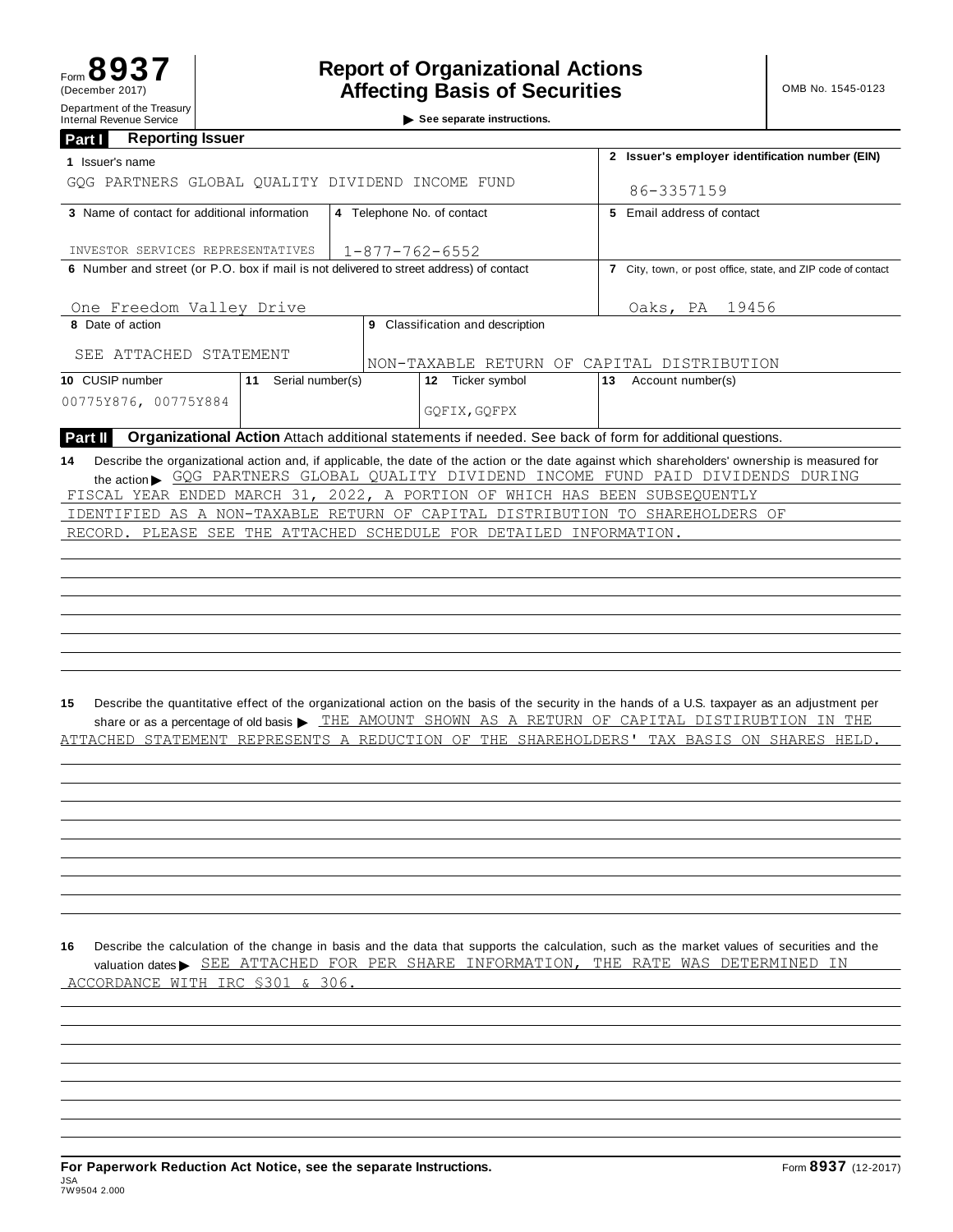| Part II          | Form 8937 (Rev. 12-2017)<br><b>Organizational Action (continued)</b>                                                                                                                                                                                                                                                     |                                                                               |                                                            | Page 2                     |
|------------------|--------------------------------------------------------------------------------------------------------------------------------------------------------------------------------------------------------------------------------------------------------------------------------------------------------------------------|-------------------------------------------------------------------------------|------------------------------------------------------------|----------------------------|
| 17               | List the applicable Internal Revenue Code section(s) and subsection(s) upon which the tax treatment is based $\blacktriangleright$                                                                                                                                                                                       |                                                                               |                                                            | IRC \$301 & 316            |
|                  |                                                                                                                                                                                                                                                                                                                          |                                                                               |                                                            |                            |
|                  |                                                                                                                                                                                                                                                                                                                          |                                                                               |                                                            |                            |
|                  |                                                                                                                                                                                                                                                                                                                          |                                                                               |                                                            |                            |
|                  |                                                                                                                                                                                                                                                                                                                          |                                                                               |                                                            |                            |
|                  |                                                                                                                                                                                                                                                                                                                          |                                                                               |                                                            |                            |
|                  |                                                                                                                                                                                                                                                                                                                          |                                                                               |                                                            |                            |
|                  |                                                                                                                                                                                                                                                                                                                          |                                                                               |                                                            |                            |
|                  |                                                                                                                                                                                                                                                                                                                          |                                                                               |                                                            |                            |
|                  |                                                                                                                                                                                                                                                                                                                          |                                                                               |                                                            |                            |
|                  |                                                                                                                                                                                                                                                                                                                          |                                                                               |                                                            |                            |
|                  |                                                                                                                                                                                                                                                                                                                          |                                                                               |                                                            |                            |
| 18               | Can any resulting loss be recognized? ▶                                                                                                                                                                                                                                                                                  | NOT APPLICABLE TO THIS TRANSACTION. NO LOSS WOULD BE                          |                                                            |                            |
|                  | RECOGNIZED ON THE RETURN OF<br>BASIS SHOULD BE ADJUSTED                                                                                                                                                                                                                                                                  | CAPITAL DISTRIBUTIONS.<br>TO REFLECT THE RETURN OF CAPITAL DISTRIBUTION WHICH | THE SHAREHOLDER'S COST                                     |                            |
|                  | MAY AFFECT REALIZED GAIN                                                                                                                                                                                                                                                                                                 | OR LOSS UPON DISPOSITION OF THE SHARES.                                       |                                                            |                            |
|                  |                                                                                                                                                                                                                                                                                                                          |                                                                               |                                                            |                            |
|                  |                                                                                                                                                                                                                                                                                                                          |                                                                               |                                                            |                            |
|                  |                                                                                                                                                                                                                                                                                                                          |                                                                               |                                                            |                            |
|                  |                                                                                                                                                                                                                                                                                                                          |                                                                               |                                                            |                            |
|                  |                                                                                                                                                                                                                                                                                                                          |                                                                               |                                                            |                            |
|                  |                                                                                                                                                                                                                                                                                                                          |                                                                               |                                                            |                            |
|                  |                                                                                                                                                                                                                                                                                                                          |                                                                               |                                                            |                            |
|                  |                                                                                                                                                                                                                                                                                                                          |                                                                               |                                                            |                            |
|                  |                                                                                                                                                                                                                                                                                                                          |                                                                               |                                                            |                            |
| 19               | Provide any other information necessary to implement the adjustment, such as the reportable tax year ><br>PROVIDED HEREIN WILL BE PROVIDED TO EACH SHAREHOLDER ON THEIR 2022 FORM 1099 DIV                                                                                                                               |                                                                               |                                                            | THE INFORMATION            |
| STATEMENT,       | BOX<br>3,<br>OR TO<br>THE                                                                                                                                                                                                                                                                                                | PARTY<br>PREPARING A FORM                                                     | 1099<br>DIV<br>ON BEFALF                                   | ΟF<br>THE<br>FUND.         |
|                  |                                                                                                                                                                                                                                                                                                                          |                                                                               |                                                            |                            |
|                  |                                                                                                                                                                                                                                                                                                                          |                                                                               |                                                            |                            |
|                  |                                                                                                                                                                                                                                                                                                                          |                                                                               |                                                            |                            |
|                  |                                                                                                                                                                                                                                                                                                                          |                                                                               |                                                            |                            |
|                  |                                                                                                                                                                                                                                                                                                                          |                                                                               |                                                            |                            |
|                  |                                                                                                                                                                                                                                                                                                                          |                                                                               |                                                            |                            |
|                  |                                                                                                                                                                                                                                                                                                                          |                                                                               |                                                            |                            |
|                  |                                                                                                                                                                                                                                                                                                                          |                                                                               |                                                            |                            |
|                  |                                                                                                                                                                                                                                                                                                                          |                                                                               |                                                            |                            |
|                  | Under penalties of perjury, I declare that I have examined this return, including accompanying schedules and statements, and to the best of my knowledge and<br>belief, it is true, correct, and complete. Declaration of preparer (other than officer) is based on all information of which preparer has any knowledge. |                                                                               |                                                            |                            |
| Sign             |                                                                                                                                                                                                                                                                                                                          | SIGNED COPY RETAINED BY TAXPAYER                                              |                                                            |                            |
| Here             | Signature $\blacktriangleright$                                                                                                                                                                                                                                                                                          |                                                                               | 6/8/2022<br>Date                                           |                            |
|                  | John Bourgeois                                                                                                                                                                                                                                                                                                           |                                                                               |                                                            |                            |
|                  | Print your name<br>Print/Type preparer's name                                                                                                                                                                                                                                                                            | Preparer's signature                                                          | Assistant Treasurer<br>Title $\blacktriangleright$<br>Date | <b>PTIN</b><br>if<br>Check |
| Paid<br>Preparer |                                                                                                                                                                                                                                                                                                                          |                                                                               |                                                            | self-employed              |
| Use Only         | Firm's name                                                                                                                                                                                                                                                                                                              |                                                                               |                                                            | Firm's EIN                 |
|                  | Firm's address<br>▶<br>Send Form 8937 (including accompanying statements) to: Department of the Treasury, Internal Revenue Service, Ogden, UT 84201-0054                                                                                                                                                                 |                                                                               |                                                            | Phone no.                  |